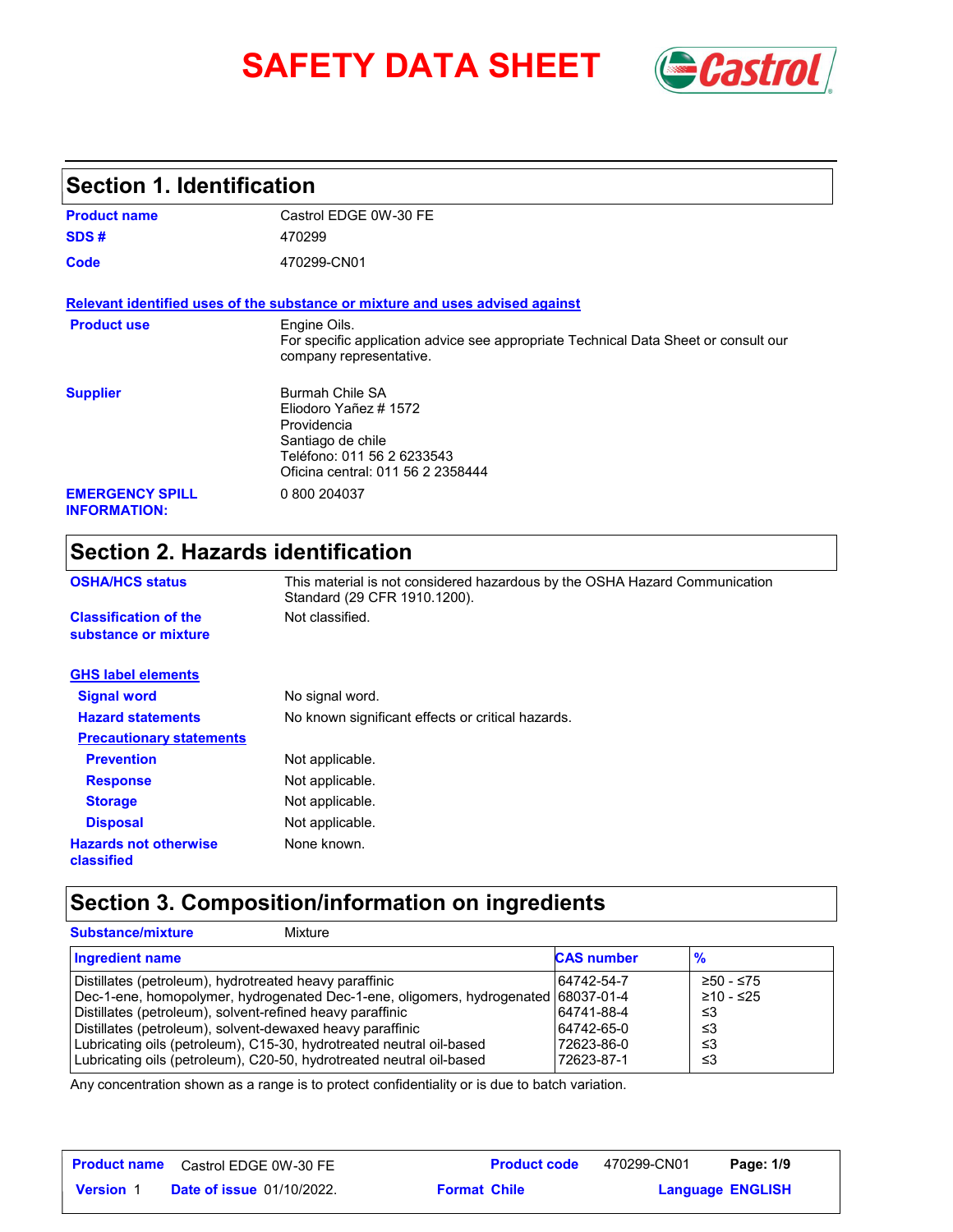## **Section 3. Composition/information on ingredients**

**There are no additional ingredients present which, within the current knowledge of the supplier and in the concentrations applicable, are classified as hazardous to health and hence require reporting in this section.**

**Occupational exposure limits, if available, are listed in Section 8.**

#### **Section 4. First aid measures**

#### **Description of necessary first aid measures**

| <b>Eve contact</b>                | In case of contact, immediately flush eyes with plenty of water for at least 15 minutes.<br>Eyelids should be held away from the eyeball to ensure thorough rinsing. Check for and<br>remove any contact lenses. Get medical attention. |
|-----------------------------------|-----------------------------------------------------------------------------------------------------------------------------------------------------------------------------------------------------------------------------------------|
| <b>Skin contact</b>               | Wash skin thoroughly with soap and water or use recognized skin cleanser. Remove<br>contaminated clothing and shoes. Wash clothing before reuse. Clean shoes thoroughly<br>before reuse. Get medical attention if symptoms occur.       |
| <b>Inhalation</b>                 | If inhaled, remove to fresh air. Get medical attention if symptoms occur.                                                                                                                                                               |
| <b>Ingestion</b>                  | Do not induce vomiting unless directed to do so by medical personnel. Get medical<br>attention if symptoms occur.                                                                                                                       |
| <b>Protection of first-aiders</b> | No action shall be taken involving any personal risk or without suitable training.                                                                                                                                                      |

#### **Most important symptoms/effects, acute and delayed**

**See Section 11 for more detailed information on health effects and symptoms.**

#### **Indication of immediate medical attention and special treatment needed, if necessary**

| <b>Notes to physician</b>  | Treatment should in general be symptomatic and directed to relieving any effects. |
|----------------------------|-----------------------------------------------------------------------------------|
| <b>Specific treatments</b> | No specific treatment.                                                            |

### **Section 5. Fire-fighting measures**

| <b>Extinguishing media</b>                               |                                                                                                                                                                                                |
|----------------------------------------------------------|------------------------------------------------------------------------------------------------------------------------------------------------------------------------------------------------|
| <b>Suitable extinguishing</b><br>media                   | In case of fire, use foam, dry chemical or carbon dioxide extinguisher or spray.                                                                                                               |
| Unsuitable extinguishing<br>media                        | Do not use water jet.                                                                                                                                                                          |
| <b>Specific hazards arising</b><br>from the chemical     | In a fire or if heated, a pressure increase will occur and the container may burst.                                                                                                            |
| <b>Hazardous combustion</b><br>products                  | Combustion products may include the following:<br>carbon oxides $(CO, CO2)$ (carbon monoxide, carbon dioxide)                                                                                  |
| <b>Special protective actions</b><br>for fire-fighters   | No action shall be taken involving any personal risk or without suitable training. Promptly<br>isolate the scene by removing all persons from the vicinity of the incident if there is a fire. |
| <b>Special protective</b><br>equipment for fire-fighters | Fire-fighters should wear positive pressure self-contained breathing apparatus (SCBA)<br>and full turnout gear.                                                                                |

#### **Section 6. Accidental release measures**

|                                              | Personal precautions, protective equipment and emergency procedures                                                                                                                                                                                                                                                                   |
|----------------------------------------------|---------------------------------------------------------------------------------------------------------------------------------------------------------------------------------------------------------------------------------------------------------------------------------------------------------------------------------------|
| For non-emergency<br>personnel               | No action shall be taken involving any personal risk or without suitable training.<br>Evacuate surrounding areas. Keep unnecessary and unprotected personnel from<br>entering. Do not touch or walk through spilled material. Put on appropriate personal<br>protective equipment. Floors may be slippery; use care to avoid falling. |
| For emergency responders                     | If specialized clothing is required to deal with the spillage, take note of any information in<br>Section 8 on suitable and unsuitable materials. See also the information in "For non-<br>emergency personnel".                                                                                                                      |
| <b>Environmental precautions</b>             | Avoid dispersal of spilled material and runoff and contact with soil, waterways, drains<br>and sewers. Inform the relevant authorities if the product has caused environmental<br>pollution (sewers, waterways, soil or air).                                                                                                         |
| <b>Product name</b><br>Castrol EDGE 0W-30 FE | <b>Product code</b><br>470299-CN01<br>Page: 2/9                                                                                                                                                                                                                                                                                       |

**Date of issue** 01/10/2022. **Example 2 Format Chile Constructs Canguage ENGLIS** 

**Format Chile** 

**Language ENGLISH**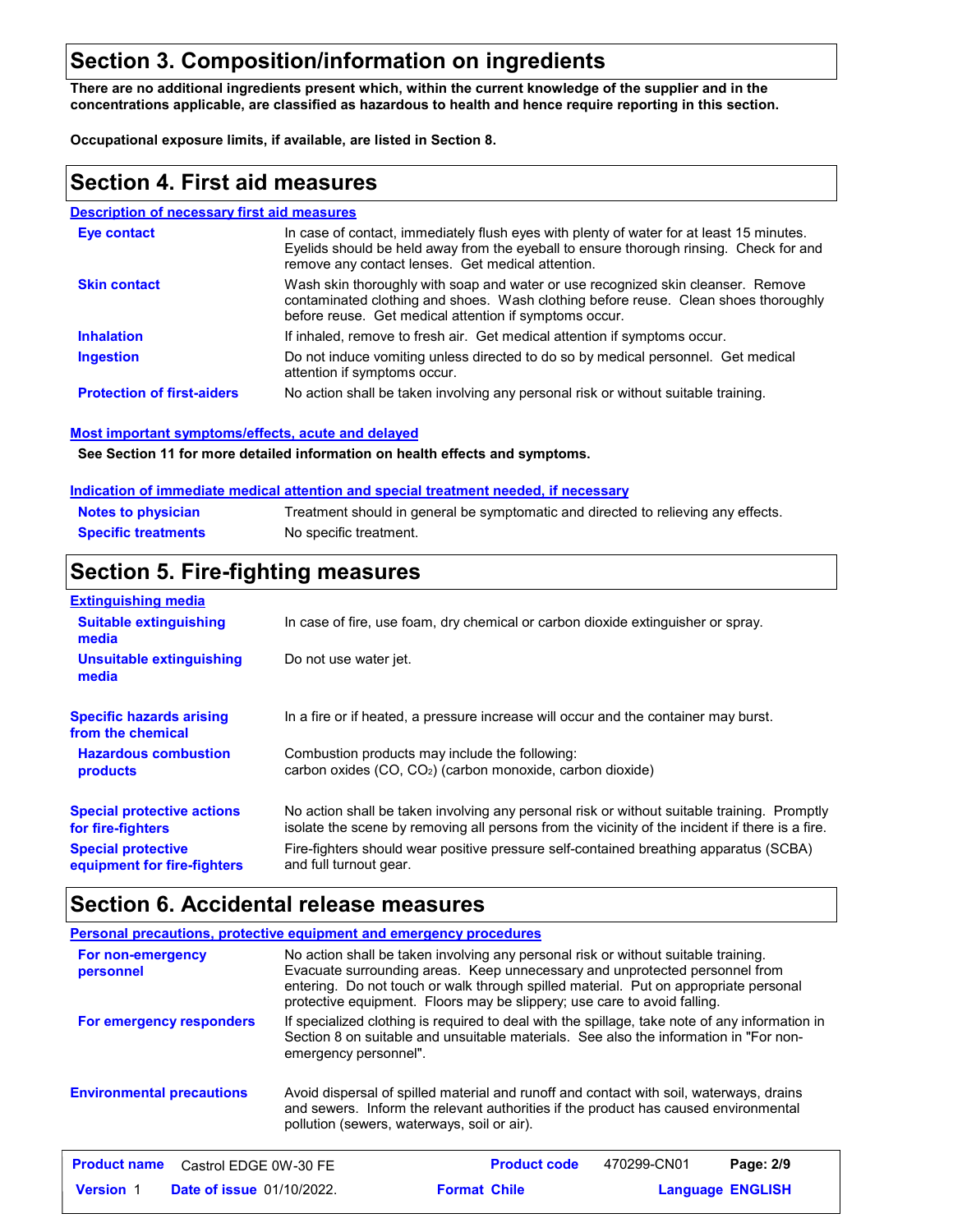#### **Section 6. Accidental release measures**

|                    | Methods and materials for containment and cleaning up                                                                                                                                                                                                                                                                                                                                              |
|--------------------|----------------------------------------------------------------------------------------------------------------------------------------------------------------------------------------------------------------------------------------------------------------------------------------------------------------------------------------------------------------------------------------------------|
| <b>Small spill</b> | Stop leak if without risk. Move containers from spill area. Absorb with an inert material<br>and place in an appropriate waste disposal container. Dispose of via a licensed waste<br>disposal contractor.                                                                                                                                                                                         |
| Large spill        | Stop leak if without risk. Move containers from spill area. Prevent entry into sewers,<br>water courses, basements or confined areas. Contain and collect spillage with non-<br>combustible, absorbent material e.g. sand, earth, vermiculite or diatomaceous earth and<br>place in container for disposal according to local regulations. Dispose of via a licensed<br>waste disposal contractor. |

## **Section 7. Handling and storage**

| <b>Precautions for safe handling</b>                                             |                                                                                                                                                                                                                                                                                                                                                                                                                                                                                                                                                                                               |
|----------------------------------------------------------------------------------|-----------------------------------------------------------------------------------------------------------------------------------------------------------------------------------------------------------------------------------------------------------------------------------------------------------------------------------------------------------------------------------------------------------------------------------------------------------------------------------------------------------------------------------------------------------------------------------------------|
| <b>Protective measures</b>                                                       | Put on appropriate personal protective equipment (see Section 8).                                                                                                                                                                                                                                                                                                                                                                                                                                                                                                                             |
| <b>Advice on general</b><br>occupational hygiene                                 | Eating, drinking and smoking should be prohibited in areas where this material is<br>handled, stored and processed. Wash thoroughly after handling. Remove contaminated<br>clothing and protective equipment before entering eating areas. See also Section 8 for<br>additional information on hygiene measures.                                                                                                                                                                                                                                                                              |
| <b>Conditions for safe storage,</b><br>including any<br><i>incompatibilities</i> | Store in accordance with local regulations. Store in original container protected from<br>direct sunlight in a dry, cool and well-ventilated area, away from incompatible materials<br>(see Section 10) and food and drink. Keep container tightly closed and sealed until<br>ready for use. Store and use only in equipment/containers designed for use with this<br>product. Containers that have been opened must be carefully resealed and kept upright<br>to prevent leakage. Do not store in unlabeled containers. Use appropriate containment<br>to avoid environmental contamination. |
| <b>Not suitable</b>                                                              | Prolonged exposure to elevated temperature                                                                                                                                                                                                                                                                                                                                                                                                                                                                                                                                                    |

### **Section 8. Exposure controls/personal protection**

#### **Control parameters**

hydrogenated

**Occupational exposure limits**

Distillates (petroleum), hydrotreated heavy paraffinic **ACGIH TLV (United States).**

TWA: 5 mg/m<sup>3</sup> 8 hours. Issued/Revised: 11/2009 Form: Inhalable fraction **OSHA PEL (United States).** TWA: 5 mg/m<sup>3</sup> 8 hours. Issued/Revised: 6/1993

Dec-1-ene, homopolymer, hydrogenated Dec-1-ene, oligomers,

Distillates (petroleum), solvent-refined heavy paraffinic **ACGIH TLV (United States).**

None.

TWA: 5 mg/m<sup>3</sup> 8 hours. Issued/Revised: 11/2009 Form: Inhalable fraction **OSHA PEL (United States).** TWA: 5 mg/m<sup>3</sup> 8 hours. Issued/Revised: 6/1993

Distillates (petroleum), solvent-dewaxed heavy paraffinic **ACGIH TLV (United States).**

TWA: 5 mg/m<sup>3</sup> 8 hours. Issued/Revised: 11/2009 Form: Inhalable fraction **OSHA PEL (United States).** TWA: 5 mg/m<sup>3</sup> 8 hours. Issued/Revised: 6/1993

Lubricating oils (petroleum), C15-30, hydrotreated neutral oil-based **ACGIH TLV (United States).**

TWA: 5 mg/m<sup>3</sup> 8 hours. Issued/Revised: 11/2009 Form: Inhalable fraction **OSHA PEL (United States).** TWA: 5 mg/m<sup>3</sup> 8 hours. Issued/Revised:

|                  | <b>Product name</b> Castrol EDGE 0W-30 FE |                     | <b>Product code</b> | 470299-CN01             | Page: 3/9 |  |
|------------------|-------------------------------------------|---------------------|---------------------|-------------------------|-----------|--|
| <b>Version</b> 1 | <b>Date of issue 01/10/2022.</b>          | <b>Format Chile</b> |                     | <b>Language ENGLISH</b> |           |  |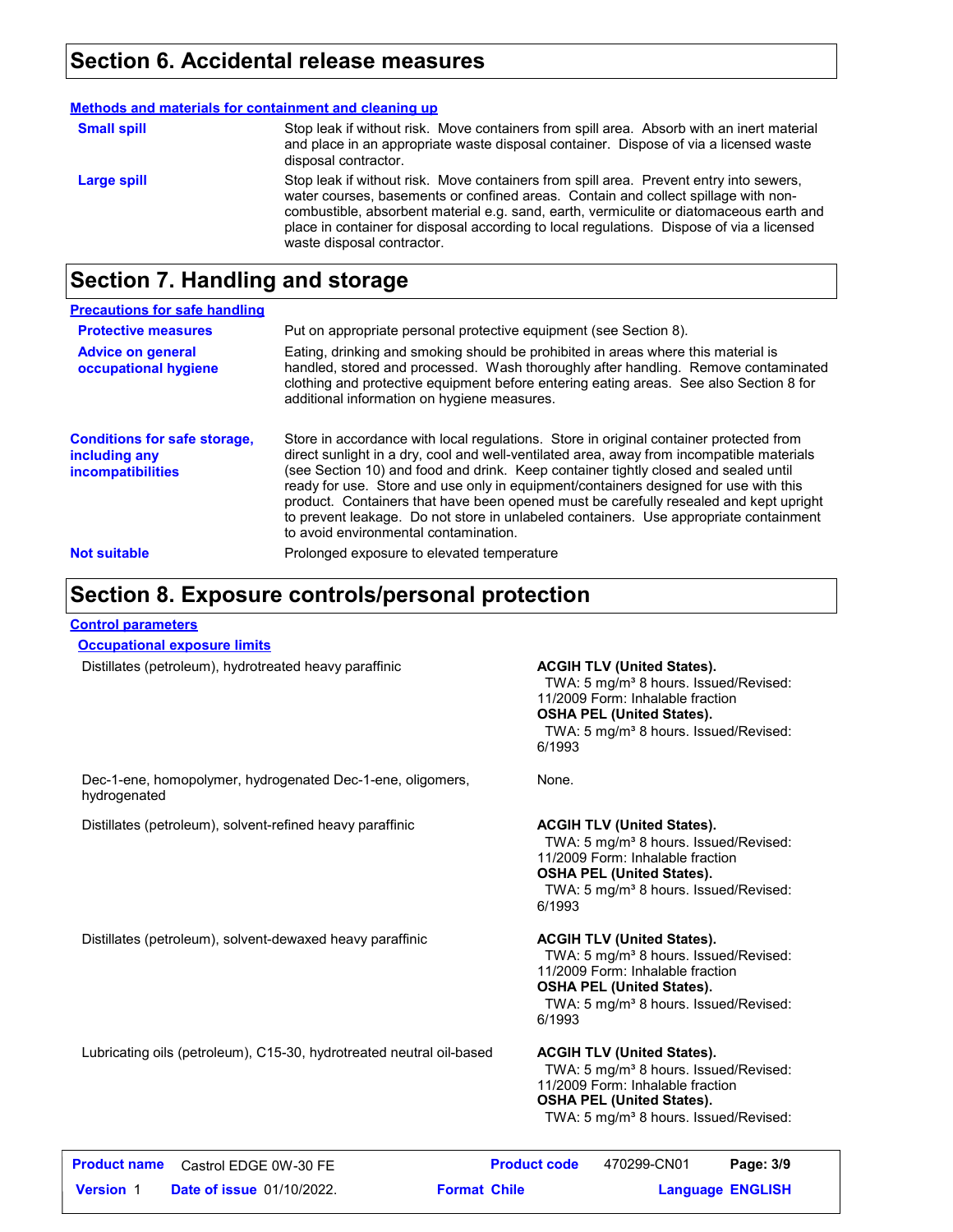### **Section 8. Exposure controls/personal protection**

6/1993

Lubricating oils (petroleum), C20-50, hydrotreated neutral oil-based None.

| <b>Appropriate engineering</b><br>controls       | All activities involving chemicals should be assessed for their risks to health, to ensure<br>exposures are adequately controlled. Personal protective equipment should only be<br>considered after other forms of control measures (e.g. engineering controls) have been<br>suitably evaluated. Personal protective equipment should conform to appropriate<br>standards, be suitable for use, be kept in good condition and properly maintained.<br>Your supplier of personal protective equipment should be consulted for advice on<br>selection and appropriate standards. For further information contact your national<br>organisation for standards.<br>Provide exhaust ventilation or other engineering controls to keep the relevant airborne<br>concentrations below their respective occupational exposure limits.<br>The final choice of protective equipment will depend upon a risk assessment. It is<br>important to ensure that all items of personal protective equipment are compatible. |
|--------------------------------------------------|------------------------------------------------------------------------------------------------------------------------------------------------------------------------------------------------------------------------------------------------------------------------------------------------------------------------------------------------------------------------------------------------------------------------------------------------------------------------------------------------------------------------------------------------------------------------------------------------------------------------------------------------------------------------------------------------------------------------------------------------------------------------------------------------------------------------------------------------------------------------------------------------------------------------------------------------------------------------------------------------------------|
| <b>Environmental exposure</b><br><b>controls</b> | Emissions from ventilation or work process equipment should be checked to ensure they<br>comply with the requirements of environmental protection legislation. In some cases,<br>fume scrubbers, filters or engineering modifications to the process equipment will be<br>necessary to reduce emissions to acceptable levels.                                                                                                                                                                                                                                                                                                                                                                                                                                                                                                                                                                                                                                                                              |
| <b>Individual protection measures</b>            |                                                                                                                                                                                                                                                                                                                                                                                                                                                                                                                                                                                                                                                                                                                                                                                                                                                                                                                                                                                                            |
| <b>Hygiene measures</b>                          | Wash hands, forearms and face thoroughly after handling chemical products, before<br>eating, smoking and using the lavatory and at the end of the working period.<br>Appropriate techniques should be used to remove potentially contaminated clothing.<br>Wash contaminated clothing before reusing. Ensure that eyewash stations and safety<br>showers are close to the workstation location.                                                                                                                                                                                                                                                                                                                                                                                                                                                                                                                                                                                                            |
| <b>Eye/face protection</b>                       | Safety glasses with side shields.                                                                                                                                                                                                                                                                                                                                                                                                                                                                                                                                                                                                                                                                                                                                                                                                                                                                                                                                                                          |
| <b>Skin protection</b>                           |                                                                                                                                                                                                                                                                                                                                                                                                                                                                                                                                                                                                                                                                                                                                                                                                                                                                                                                                                                                                            |
| <b>Hand protection</b>                           | Wear protective gloves if prolonged or repeated contact is likely. Wear chemical<br>resistant gloves. Recommended: Nitrile gloves. The correct choice of protective gloves<br>depends upon the chemicals being handled, the conditions of work and use, and the<br>condition of the gloves (even the best chemically resistant glove will break down after<br>repeated chemical exposures). Most gloves provide only a short time of protection<br>before they must be discarded and replaced. Because specific work environments and<br>material handling practices vary, safety procedures should be developed for each<br>intended application. Gloves should therefore be chosen in consultation with the supplier/<br>manufacturer and with a full assessment of the working conditions.                                                                                                                                                                                                              |
| <b>Body protection</b>                           | Use of protective clothing is good industrial practice.<br>Personal protective equipment for the body should be selected based on the task being<br>performed and the risks involved and should be approved by a specialist before handling<br>this product.<br>Cotton or polyester/cotton overalls will only provide protection against light superficial<br>contamination that will not soak through to the skin. Overalls should be laundered on a<br>regular basis. When the risk of skin exposure is high (e.g. when cleaning up spillages or<br>if there is a risk of splashing) then chemical resistant aprons and/or impervious chemical<br>suits and boots will be required.                                                                                                                                                                                                                                                                                                                      |
| <b>Other skin protection</b>                     | Appropriate footwear and any additional skin protection measures should be selected<br>based on the task being performed and the risks involved and should be approved by a<br>specialist before handling this product.                                                                                                                                                                                                                                                                                                                                                                                                                                                                                                                                                                                                                                                                                                                                                                                    |
| <b>Respiratory protection</b>                    | In case of insufficient ventilation, wear suitable respiratory equipment.<br>The correct choice of respiratory protection depends upon the chemicals being handled,<br>the conditions of work and use, and the condition of the respiratory equipment. Safety<br>procedures should be developed for each intended application. Respiratory protection<br>equipment should therefore be chosen in consultation with the supplier/manufacturer<br>and with a full assessment of the working conditions.                                                                                                                                                                                                                                                                                                                                                                                                                                                                                                      |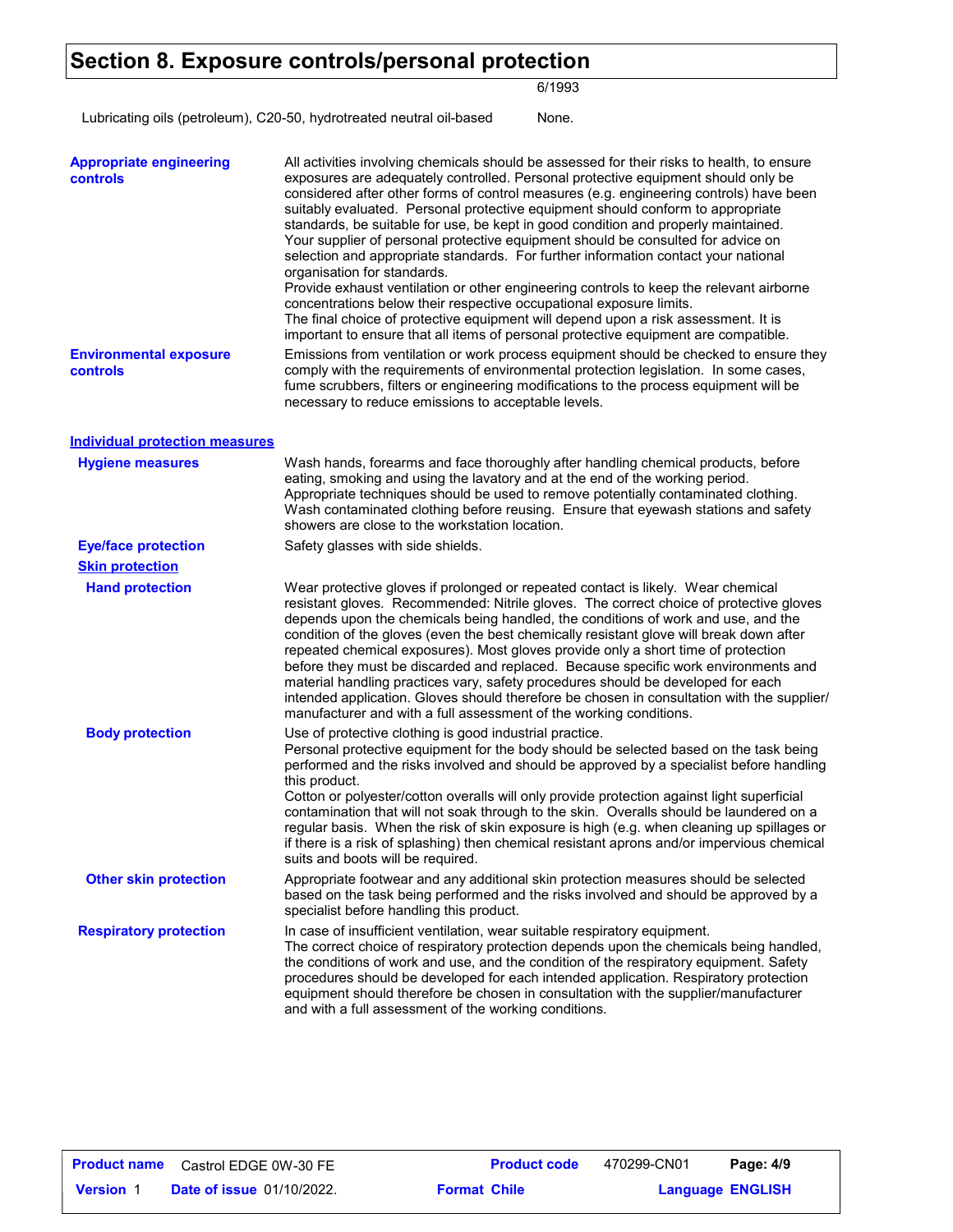## **Section 9. Physical and chemical properties**

The conditions of measurement of all properties are at standard temperature and pressure unless otherwise indicated.

#### **Appearance**

| <b>Physical state</b>                                             | Liquid.                     |
|-------------------------------------------------------------------|-----------------------------|
| Color                                                             | Amber. [Light]              |
| Odor                                                              | Not available.              |
| <b>Odor threshold</b>                                             | Not available.              |
| рH                                                                | Not applicable.             |
| <b>Melting point/freezing point</b>                               | Not available.              |
| <b>Boiling point, initial boiling</b><br>point, and boiling range | Not available.              |
| <b>Flash point</b><br><b>Pour point</b>                           | Closed cup: 213°C<br>-48 °C |
| <b>Evaporation rate</b>                                           | Not available.              |
| <b>Flammability</b>                                               | Not applicable. Ba          |
| Lower and upper explosion<br>limit/flammability limit             | Not available.              |
| <b>Vapor pressure</b>                                             |                             |

t available. t available. t applicable. Based on - Physical state t available. **Flash point** Closed cup: 213°C (415.4°F) [Pensky-Martens]

|                                                                                | Vapor Pressure at 20°C |         | Vapor pressure at 50°C |          |     |               |
|--------------------------------------------------------------------------------|------------------------|---------|------------------------|----------|-----|---------------|
| <b>Ingredient name</b>                                                         | mm Hg                  | kPa     | <b>Method</b>          | mm<br>Hg | kPa | <b>Method</b> |
| Distillates (petroleum),<br>hydrotreated heavy<br>paraffinic                   | < 0.08                 | < 0.011 | <b>ASTM D 5191</b>     |          |     |               |
| Distillates (petroleum),<br>solvent-refined heavy<br>paraffinic                | < 0.08                 | < 0.011 | <b>ASTM D 5191</b>     |          |     |               |
| Distillates (petroleum),<br>solvent-dewaxed heavy<br>paraffinic                | < 0.08                 | < 0.011 | <b>ASTM D 5191</b>     |          |     |               |
| Lubricating oils<br>(petroleum), C15-30,<br>hydrotreated neutral oil-<br>based | < 0.08                 | < 0.011 | <b>ASTM D 5191</b>     |          |     |               |
| Lubricating oils<br>(petroleum), C20-50,<br>hydrotreated neutral oil-<br>based | < 0.08                 | < 0.011 | <b>ASTM D 5191</b>     |          |     |               |

**Partition coefficient: noctanol/water Density Solubility Relative vapor density Auto-ignition temperature** 

| <b>Ingredient name</b>                                                        | °C         | $^{\circ}$ $\blacksquare$  | ∣ Method |
|-------------------------------------------------------------------------------|------------|----------------------------|----------|
| Dec-1-ene, homopolymer,<br>hydrogenated Dec-1-ene, oligomers,<br>hydrogenated | 343 to 369 | 649.4 to 696.2 ASTM D 2159 |          |

**Decomposition temperature** Not available.

**Viscosity** Kinematic: 64.45 mm<sup>2</sup> /s (64.45 cSt) at 40°C Kinematic: 9.3 to 11.96 mm<sup>2</sup> /s (9.3 to 11.96 cSt) at 100°C

**Particle characteristics Median particle size** Not applicable.

Not available.

<1000 kg/m<sup>3</sup> (<1 g/cm<sup>3</sup>) at 15°C

Not applicable.

insoluble in water.

| <b>Product name</b> | Castrol EDGE 0W-30 FE            | <b>Product code</b> | 470299-CN01 | Page: 5/9               |  |
|---------------------|----------------------------------|---------------------|-------------|-------------------------|--|
| <b>Version 1</b>    | <b>Date of issue 01/10/2022.</b> | <b>Format Chile</b> |             | <b>Language ENGLISH</b> |  |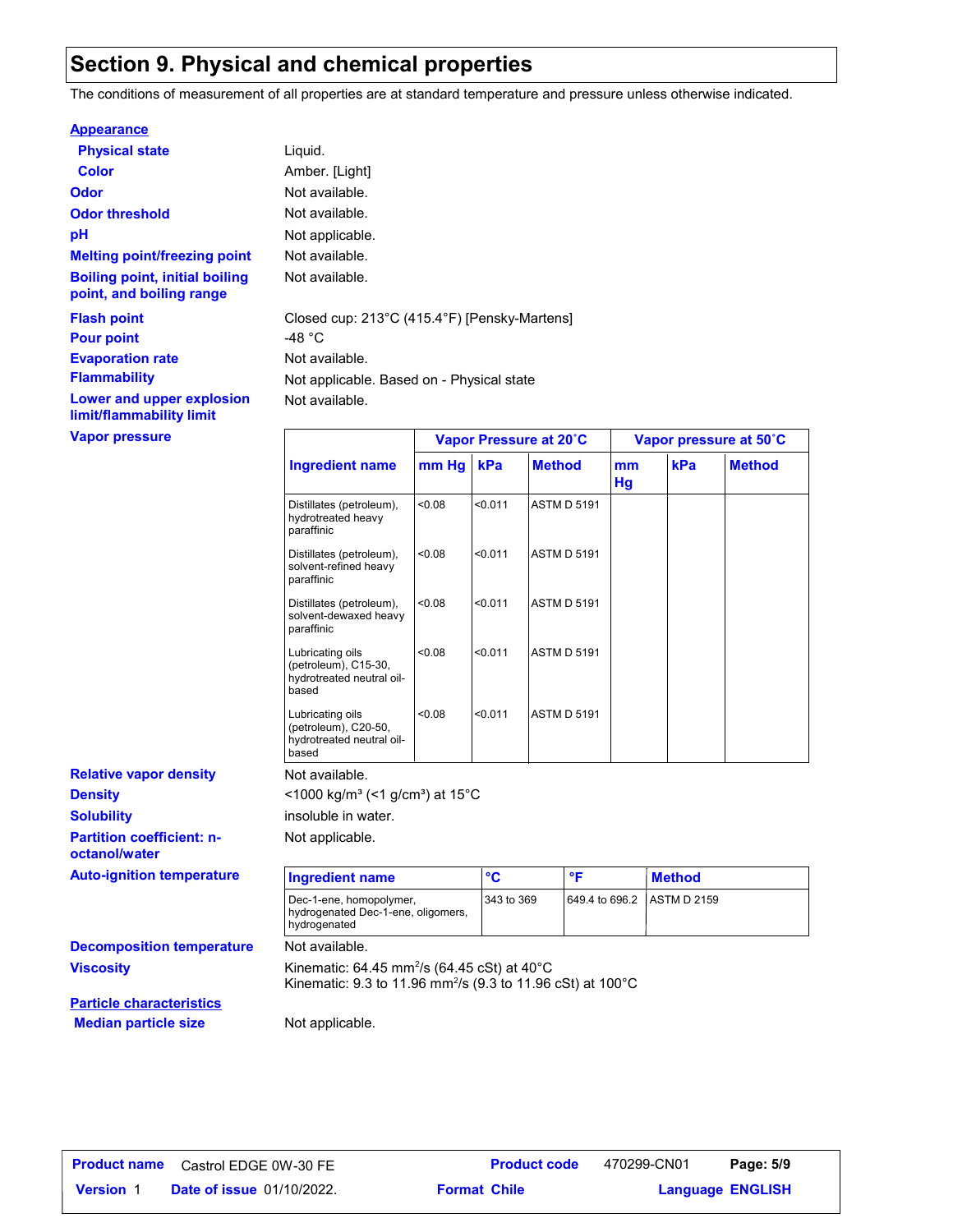## **Section 10. Stability and reactivity**

| <b>Reactivity</b>                                   | No specific test data available for this product. Refer to Conditions to avoid and<br>Incompatible materials for additional information.                                |
|-----------------------------------------------------|-------------------------------------------------------------------------------------------------------------------------------------------------------------------------|
| <b>Chemical stability</b>                           | The product is stable.                                                                                                                                                  |
| <b>Possibility of hazardous</b><br><b>reactions</b> | Under normal conditions of storage and use, hazardous reactions will not occur.<br>Under normal conditions of storage and use, hazardous polymerization will not occur. |
| <b>Conditions to avoid</b>                          | Avoid all possible sources of ignition (spark or flame).                                                                                                                |
| Incompatible materials                              | Reactive or incompatible with the following materials: oxidizing materials.                                                                                             |
| <b>Hazardous decomposition</b><br>products          | Under normal conditions of storage and use, hazardous decomposition products should<br>not be produced.                                                                 |

## **Section 11. Toxicological information**

#### **Information on toxicological effects**

#### **Aspiration hazard**

| <b>Name</b>                                                                                                                                  | <b>Result</b>                                                           |
|----------------------------------------------------------------------------------------------------------------------------------------------|-------------------------------------------------------------------------|
| Distillates (petroleum), hydrotreated heavy paraffinic<br>Dec-1-ene, homopolymer, hydrogenated Dec-1-ene, oligomers,<br>hydrogenated         | ASPIRATION HAZARD - Category 1<br>ASPIRATION HAZARD - Category 1        |
| Lubricating oils (petroleum), C15-30, hydrotreated neutral oil-based<br>Lubricating oils (petroleum), C20-50, hydrotreated neutral oil-based | <b>ASPIRATION HAZARD - Category 1</b><br>ASPIRATION HAZARD - Category 1 |

**Information on the likely routes of exposure**

Routes of entry anticipated: Dermal, Inhalation.

**Potential acute health effects**

| Eye contact         | No known significant effects or critical hazards.                                                 |
|---------------------|---------------------------------------------------------------------------------------------------|
| <b>Skin contact</b> | No known significant effects or critical hazards.                                                 |
| <b>Inhalation</b>   | Vapor inhalation under ambient conditions is not normally a problem due to low vapor<br>pressure. |
| <b>Ingestion</b>    | No known significant effects or critical hazards.                                                 |

#### **Symptoms related to the physical, chemical and toxicological characteristics**

| Eye contact         | No specific data.                                                                |
|---------------------|----------------------------------------------------------------------------------|
| <b>Skin contact</b> | Adverse symptoms may include the following:<br>irritation<br>dryness<br>cracking |
| <b>Inhalation</b>   | No specific data.                                                                |
| <b>Ingestion</b>    | No specific data.                                                                |

#### **Delayed and immediate effects and also chronic effects from short and long term exposure**

| <b>Short term exposure</b>              |                |
|-----------------------------------------|----------------|
| <b>Potential immediate</b><br>effects   | Not available. |
| <b>Potential delayed effects</b>        | Not available. |
| Long term exposure                      |                |
| <b>Potential immediate</b><br>effects   | Not available. |
| <b>Potential delayed effects</b>        | Not available. |
| <b>Potential chronic health effects</b> |                |

|                  | <b>Product name</b> Castrol EDGE 0W-30 FE |                     | <b>Product code</b> | 470299-CN01 | Page: 6/9               |
|------------------|-------------------------------------------|---------------------|---------------------|-------------|-------------------------|
| <b>Version 1</b> | <b>Date of issue 01/10/2022.</b>          | <b>Format Chile</b> |                     |             | <b>Language ENGLISH</b> |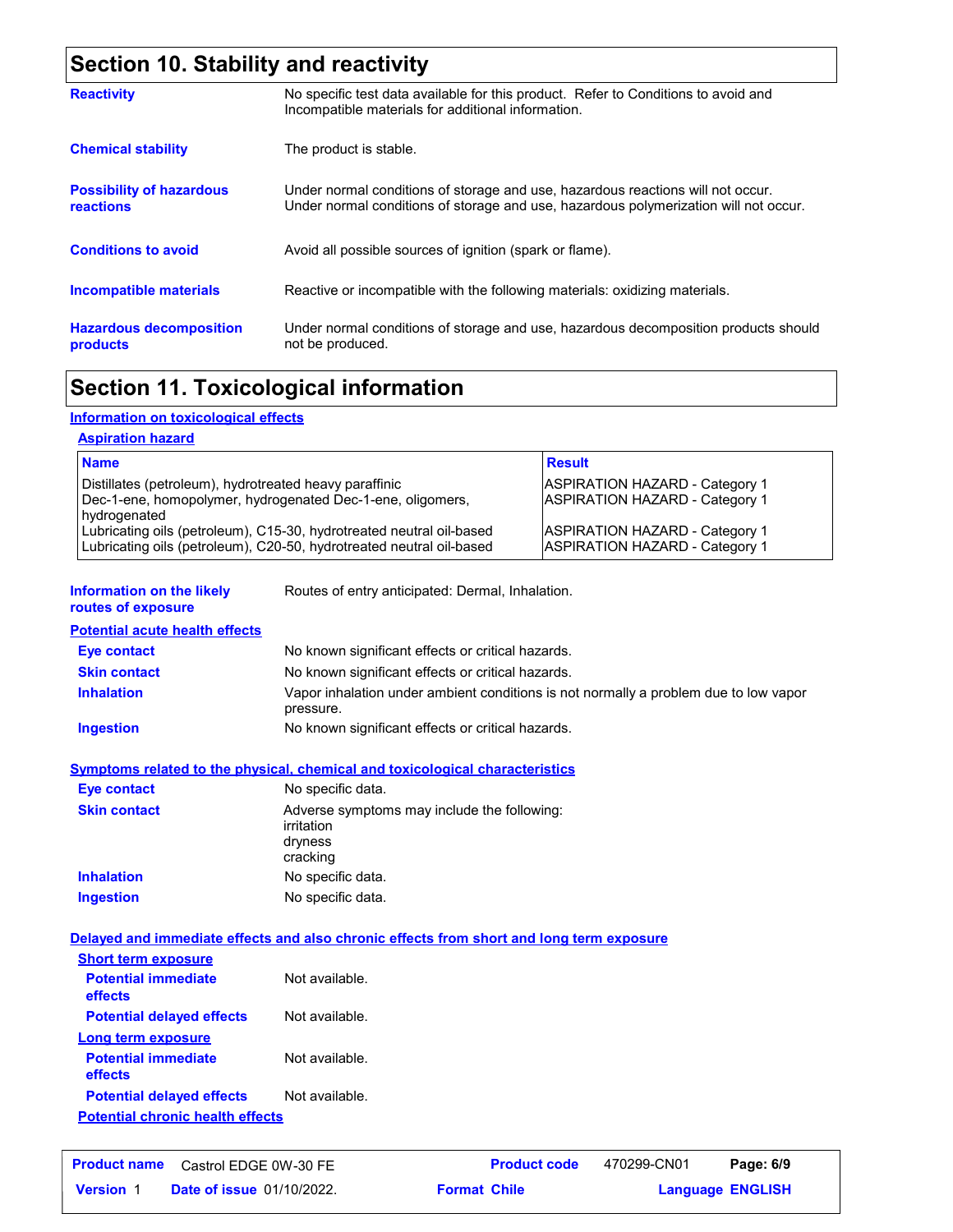## **Section 11. Toxicological information**

| <b>General</b>               | USED ENGINE OILS<br>Combustion products resulting from the operation of internal combustion engines<br>contaminate engine oils during use. Used engine oil may contain hazardous<br>components which have the potential to cause skin cancer. Frequent or prolonged<br>contact with all types and makes of used engine oil must therefore be avoided and a<br>high standard of personal hygiene maintained. |
|------------------------------|-------------------------------------------------------------------------------------------------------------------------------------------------------------------------------------------------------------------------------------------------------------------------------------------------------------------------------------------------------------------------------------------------------------|
| <b>Carcinogenicity</b>       | No known significant effects or critical hazards.                                                                                                                                                                                                                                                                                                                                                           |
| <b>Mutagenicity</b>          | No known significant effects or critical hazards.                                                                                                                                                                                                                                                                                                                                                           |
| <b>Teratogenicity</b>        | No known significant effects or critical hazards.                                                                                                                                                                                                                                                                                                                                                           |
| <b>Developmental effects</b> | No known significant effects or critical hazards.                                                                                                                                                                                                                                                                                                                                                           |
| <b>Fertility effects</b>     | No known significant effects or critical hazards.                                                                                                                                                                                                                                                                                                                                                           |

#### **Numerical measures of toxicity**

**Acute toxicity estimates**

Not available.

## **Section 12. Ecological information**

#### **Toxicity**

No testing has been performed by the manufacturer.

#### **Persistence and degradability**

Expected to be biodegradable.

#### **Bioaccumulative potential**

This product is not expected to bioaccumulate through food chains in the environment.

| <u>Mobility in soil</u>                                 |                                                                                                                           |
|---------------------------------------------------------|---------------------------------------------------------------------------------------------------------------------------|
| <b>Soil/water partition</b><br><b>coefficient (Koc)</b> | Not available.                                                                                                            |
| <b>Mobility</b>                                         | Spillages may penetrate the soil causing ground water contamination.                                                      |
| <b>Other adverse effects</b>                            | No known significant effects or critical hazards.                                                                         |
| <b>Other ecological information</b>                     | Spills may form a film on water surfaces causing physical damage to organisms. Oxygen<br>transfer could also be impaired. |

## **Section 13. Disposal considerations**

| <b>Disposal methods</b> | The generation of waste should be avoided or minimized wherever possible. Significant<br>quantities of waste product residues should not be disposed of via the foul sewer but<br>processed in a suitable effluent treatment plant. Dispose of surplus and non-recyclable<br>products via a licensed waste disposal contractor. Disposal of this product, solutions<br>and any by-products should at all times comply with the requirements of environmental<br>protection and waste disposal legislation and any regional local authority requirements.<br>Waste packaging should be recycled. Incineration or landfill should only be considered<br>when recycling is not feasible. This material and its container must be disposed of in a<br>safe way. Empty containers or liners may retain some product residues. Avoid dispersal<br>of spilled material and runoff and contact with soil, waterways, drains and sewers. |
|-------------------------|---------------------------------------------------------------------------------------------------------------------------------------------------------------------------------------------------------------------------------------------------------------------------------------------------------------------------------------------------------------------------------------------------------------------------------------------------------------------------------------------------------------------------------------------------------------------------------------------------------------------------------------------------------------------------------------------------------------------------------------------------------------------------------------------------------------------------------------------------------------------------------------------------------------------------------|
|                         |                                                                                                                                                                                                                                                                                                                                                                                                                                                                                                                                                                                                                                                                                                                                                                                                                                                                                                                                 |

| <b>Product name</b> | Castrol EDGE 0W-30 FE            | <b>Product code</b> | 470299-CN01 | Page: 7/9               |  |
|---------------------|----------------------------------|---------------------|-------------|-------------------------|--|
| <b>Version</b>      | <b>Date of issue 01/10/2022.</b> | <b>Format Chile</b> |             | <b>Language ENGLISH</b> |  |

Castrol EDGE 0W-30 FE **Page: 7/9 Product name Product code** 470299-CN01 Page: 7/9 **Format Chile**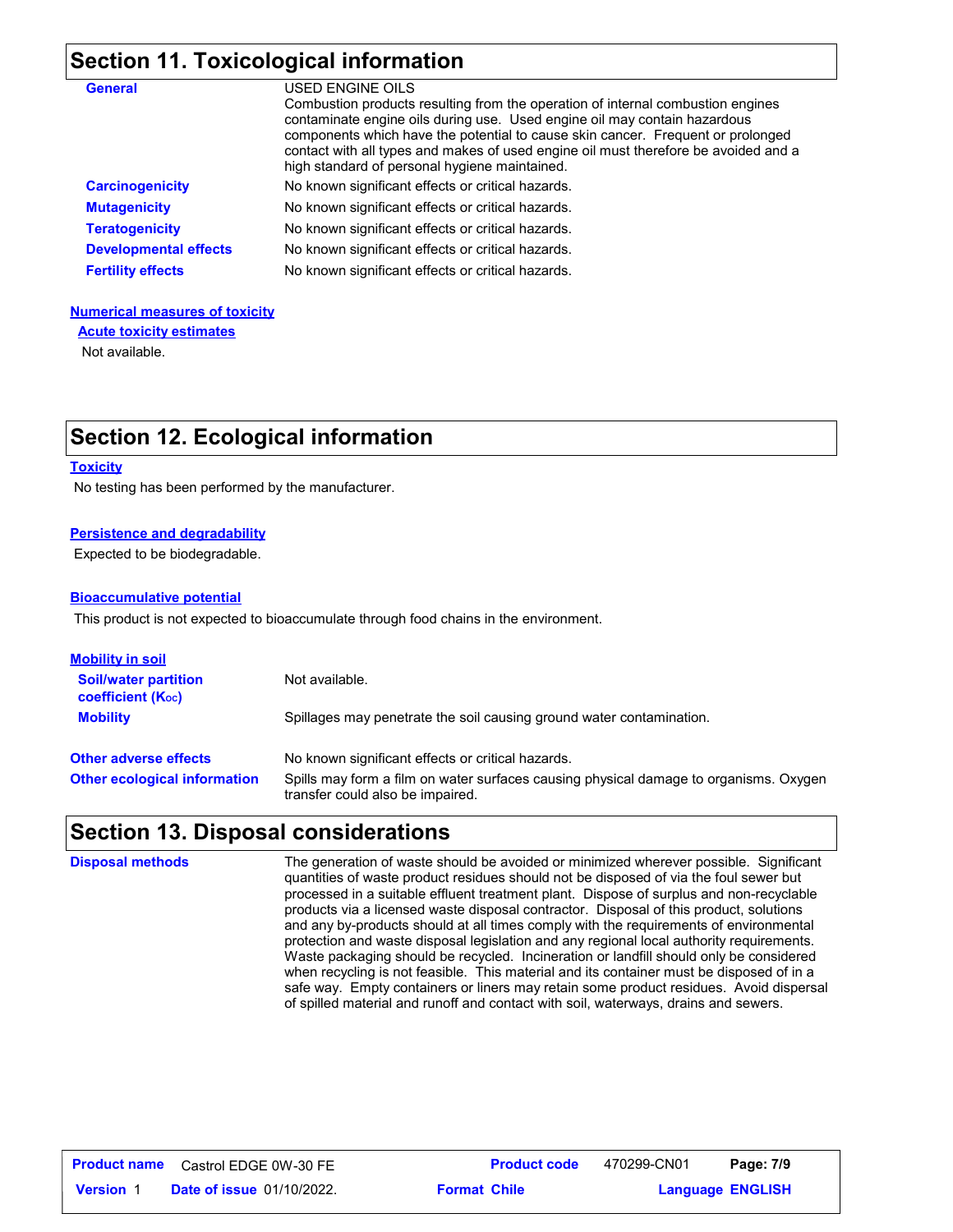## **Section 14. Transport information**

|                                         | <b>DOT Classification</b> | <b>TDG Classification</b> | <b>IMDG</b>              | <b>IATA</b>    |
|-----------------------------------------|---------------------------|---------------------------|--------------------------|----------------|
| <b>UN number</b>                        | Not available.            | Not available.            | Not regulated.           | Not regulated. |
| <b>UN proper</b><br>shipping name       | Not available.            | Not available.            |                          |                |
| <b>Transport</b><br>hazard class(es)    | Not available.            | Not available.            |                          | ٠              |
| <b>Packing group</b>                    |                           | $\overline{a}$            | $\overline{\phantom{a}}$ | ٠              |
| <b>Environmental</b><br>hazards         | No.                       | No.                       | No.                      | No.            |
| <b>Additional</b><br><b>information</b> |                           |                           |                          |                |

**Special precautions for user**

Not available.

**Transport in bulk according to IMO instruments**

## Not available.

## **Section 15. Regulatory information**

| <b>U.S. Federal regulations</b>                                 |                                                                                                          |
|-----------------------------------------------------------------|----------------------------------------------------------------------------------------------------------|
| <b>United States inventory</b><br>(TSCA 8b)                     | At least one component is not listed.                                                                    |
| <b>Other regulations</b>                                        |                                                                                                          |
| <b>Australia inventory (AIIC)</b>                               | At least one component is not listed.                                                                    |
| <b>Canada inventory</b>                                         | All components are listed or exempted.                                                                   |
| <b>China inventory (IECSC)</b>                                  | At least one component is not listed.                                                                    |
| <b>Japan inventory (CSCL)</b><br><b>Korea inventory (KECI)</b>  | All components are listed or exempted.<br>All components are listed or exempted.                         |
| <b>Philippines inventory</b><br>(PICCS)                         | At least one component is not listed.                                                                    |
| <b>Taiwan Chemical</b><br><b>Substances Inventory</b><br>(TCSI) | All components are listed or exempted.                                                                   |
| <b>REACH Status</b>                                             | For the REACH status of this product please consult your company contact, as<br>identified in Section 1. |
|                                                                 |                                                                                                          |

## **Section 16. Other information**

| <b>History</b>                    |                                                                                                                                                                                                                                                                                                                                                                                                                                                                             |
|-----------------------------------|-----------------------------------------------------------------------------------------------------------------------------------------------------------------------------------------------------------------------------------------------------------------------------------------------------------------------------------------------------------------------------------------------------------------------------------------------------------------------------|
| Date of issue/Date of<br>revision | 01/10/2022.                                                                                                                                                                                                                                                                                                                                                                                                                                                                 |
| Date of previous issue            | No previous validation.                                                                                                                                                                                                                                                                                                                                                                                                                                                     |
| <b>Prepared by</b>                | <b>Product Stewardship</b>                                                                                                                                                                                                                                                                                                                                                                                                                                                  |
| <b>Key to abbreviations</b>       | ACGIH = American Conference of Industrial Hygienists<br>ATE = Acute Toxicity Estimate<br>BCF = Bioconcentration Factor<br>CAS Number = Chemical Abstracts Service Registry Number<br>GHS = Globally Harmonized System of Classification and Labelling of Chemicals<br>IATA = International Air Transport Association<br>IBC = Intermediate Bulk Container<br>IMDG = International Maritime Dangerous Goods<br>LogPow = logarithm of the octanol/water partition coefficient |

|                  | <b>Product name</b> Castrol EDGE 0W-30 FE |                     | <b>Product code</b> | 470299-CN01 | Page: 8/9               |
|------------------|-------------------------------------------|---------------------|---------------------|-------------|-------------------------|
| <b>Version 1</b> | <b>Date of issue 01/10/2022.</b>          | <b>Format Chile</b> |                     |             | <b>Language ENGLISH</b> |